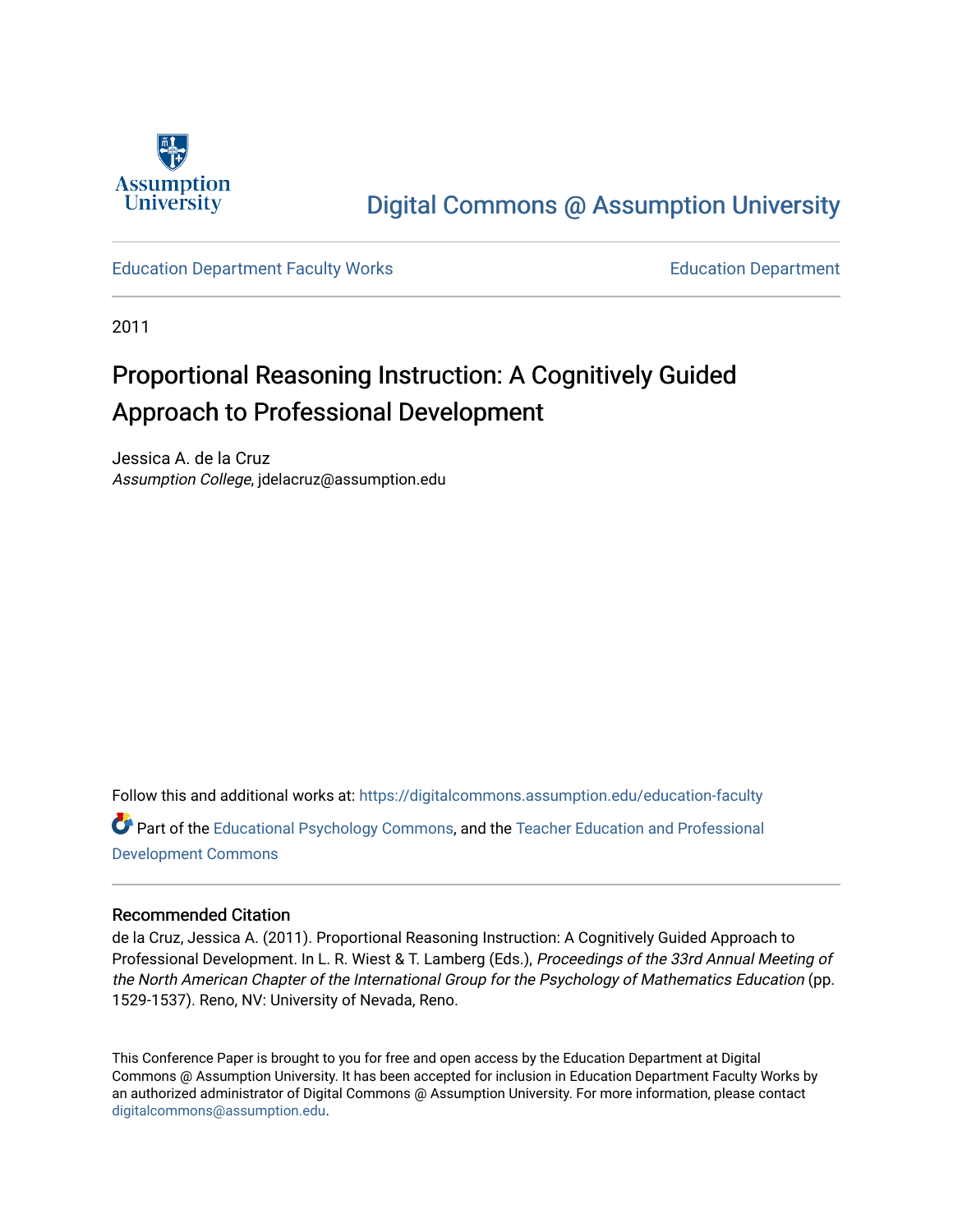## **PROPORTIONAL REASONING INSTRUCTION: A COGNITIVELY GUIDED APPROACH TO PROFESSIONAL DEVELOPMENT**

Jessica A. de la Cruz Assumption College jdelacruz@assumption.edu

*Content-specific cognitively guided instruction (CGI) professional development programs have been shown to lead to positive changes in instruction in the elementary grades. This paper presents the results of a study that investigates how teachers use new knowledge gained from a CGI professional development workshop, on proportional reasoning in the middle grades, to inform their instructional decisions. Four teachers' instruction and their rationales for their instructional decisions were examined before and after the workshop intervention. All four teachers' instruction changed to become more cognitively guided.* 

#### **Introduction**

The National Council of Teachers of Mathematics [NCTM] (2000) recommends that proportional reasoning become a major focus of the middle grades curriculum by interweaving it with percents, similarity, scaling, linear equations, graphs, probability, histograms, and problem solving. Furthermore, proportionality is involved in at least one of the focal points for each of the middle grades. Students who fail to develop an understanding of proportional reasoning in middle school are likely to struggle in algebra and other higher level mathematics (Langrall & Swafford, 2000).

Although proportional reasoning and facility with rational numbers are so important, research shows that many students struggle with them (Misailidou & Williams, 2003; Singh, 2000). In fact, preservice and inservice teachers often lack a deep understanding of proportionality (Bezuk, 1988; Conner, Harel, & Behr, 1988). Furthermore, teachers often have weak pedagogical content knowledge (Hines & McMahon, 2005) and knowledge of their students (Ruchti, 2005) related to proportional reasoning.

In order to understand the true breadth of the area of proportional reasoning, teachers must understand both the subtle (e.g. number structure) and obvious (e.g. context) nuances of proportion problems (Franke, Fennema, & Carpenter, 1997). Additionally, teachers need to be able to analyze a problem to determine the range of strategies that students are likely use when solving it. This ability better enables them to determine the difficulty level of a problem. According to Carpenter and Fennema (1991), "analyzing problems, strategies, and development allows for the ability to select critical problems both to differentiate between levels of performance but also to help children progress to the next level" (p. 9).

In 1989, Carpenter, Fennema, Peterson, Chiang, and Loef developed an approach to professional development, cognitively guided instruction (CGI), which focused on increasing teachers' pedagogical content knowledge and knowledge of their students in a specific content area. Since, participation in a content-specific CGI program has been shown to have a positive effect on teachers' pedagogical content knowledge and lead to changes in classroom practice towards instruction guided by students' thinking.

This study investigates how teachers use new knowledge gained from a CGI professional development program on proportional reasoning to inform their instructional decisions. Particularly, the ways that the teachers generated student thinking prior to and after gaining access to research-based models of students' thinking about proportional reasoning were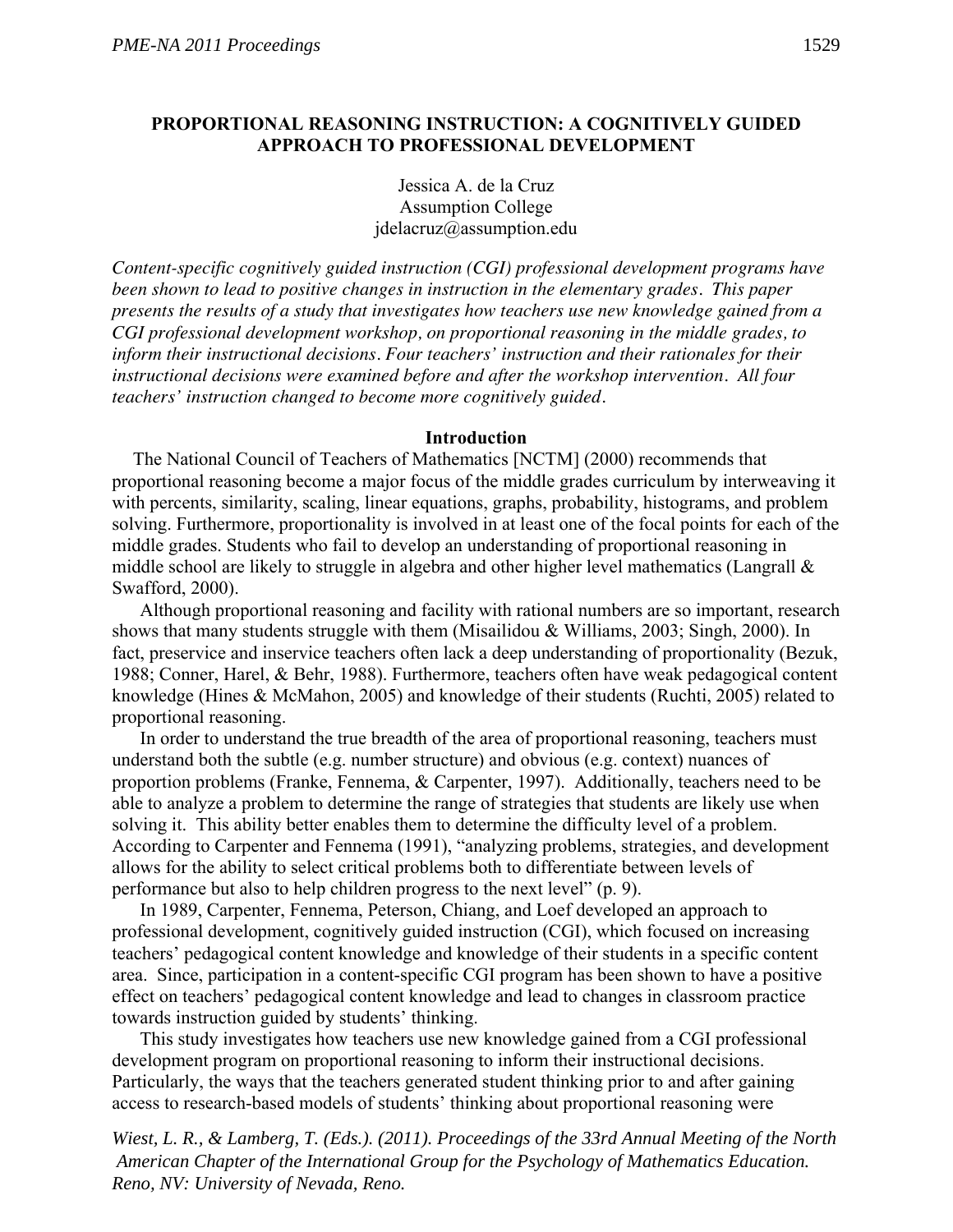examined. This study is intended to extend the CGI studies, which focused primarily on operations in the elementary grades, to proportional reasoning in the middle grades.

#### **Theoretical Framework**

A few assumptions about the goals of instruction and what instruction should look like underlie the CGI philosophy (Carpenter  $&$  Fennema, 1991). First, the goal of instruction is to increase students' understanding by connecting to their prior knowledge (Donovan & Bransford, 2005). To effectively structure instruction to build off students' prior knowledge and experiences, teachers must have strong pedagogical content knowledge, as well as a deep understanding of their students.

Second, effective instruction requires teachers to make informed instructional decisions, by continually reflecting on their instruction and students' learning. Thus, teachers must continually assess their students' understandings through using appropriate tasks and questions that enable students to showcase their thinking.

Third, for learning to occur students need to develop mathematical explanations and justifications and connect them to their existing body of knowledge. The teacher's role is to choose meaningful exploration activities and provide a learning environment where mathematical conjectures, multiple techniques, and mathematical dialog are valued.

#### **Methodology**

The professional development program which provides the context for this study is briefly described here. Data collection and analysis methods will also be discussed.

#### *Professional Development Program*

The context of this study was a two-day professional development workshop, followed by ongoing implementation support over the six subsequent months. The workshop design was inspired by the CGI studies. During the workshop, we discussed the research findings in the area of proportional reasoning that are related to (a) students' strategies; (b) problem types; (c) factors influencing students' success and strategy choices; (d) prerequisites to the development of proportional reasoning; and (e) developmental theories, specifically those of Piaget (Piaget  $\&$ Inhelder, 1969), Noelting (1980a, 1980b), Milsailidou and Williams (2003), Lesh, Behr, and Post (1987) and Karplus et al. (1983a).

Written and video cases illustrating real classroom teaching episodes were also used to illustrate CGI. The teachers were asked to analyze the pedagogy, questioning, student thinking, and teacher's role within the cases.

Researchers have found that teachers are more likely to change their instruction as a result of professional development when supported (Steele, 2001). Here, when initiated by the teachers, the researcher served as a mentor to aid in planning and analyzing students' strategies.

#### *Participants*

The participants in this study, who volunteered, were four middle school teachers from the same school in a rural part of Virginia. The teachers had varying levels of experience from 1 to 22 years. There was one teacher from each grade, 6-8, and one who taught in eighth grade for the first half of this study and seventh grade for the second. The sixth grade teacher (Bob), seventh grade teacher (Abby), and the seventh/eighth grade teacher (Julie) were all in their first year teaching mathematics. However, Julie had four years of science teaching experience. The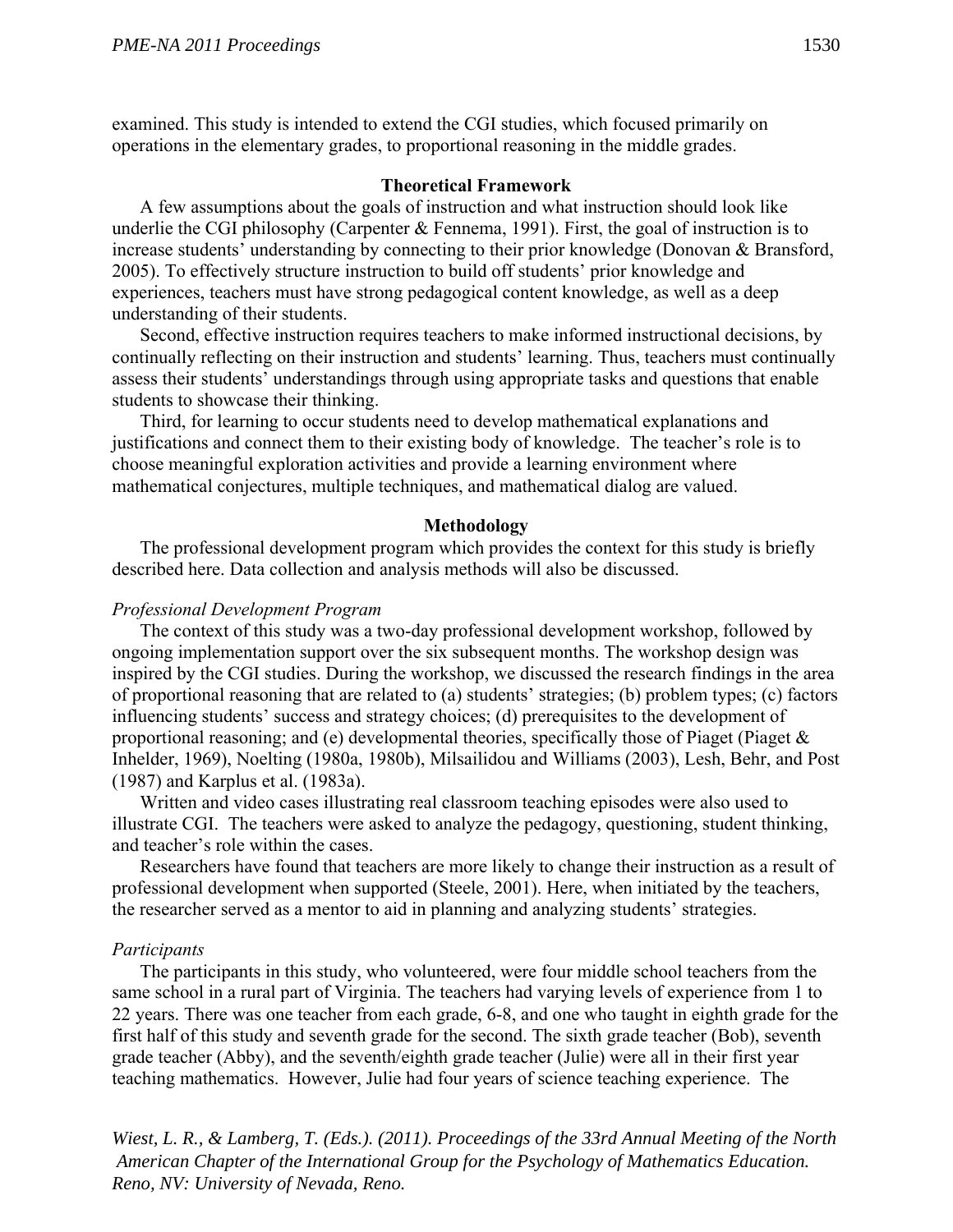eighth grade, and veteran, teacher (Sue) had taught mathematics for 22 years. All of the mathematics teachers in the school participated in the workshop.

#### *Data Sources*

The data analyzed here were collected primarily through classroom observations, interviews, and document compilation. Each participant was observed and interviewed prior to the workshop to examine their instructional style and bases for making instructional decisions. In addition, documents were collected that illustrated how each teacher had taught or planned to teach proportion concepts.

After the workshop, each teacher was observed teaching ratio and proportion concepts on several occasions, ranging from 4 to 16 instances. The large variation in the number of observations per teacher was due to differences in the depth of curriculum coverage of proportions between sixth and eighth grade. Detailed field notes were compiled during each observation which focused on (a) what the teachers *did* and *said* during instruction, (b) how the students reacted to the instruction, and (c) how the teacher interacted with the students.

Following each observation, the teachers were interviewed by the researcher to determine their rationales for their instructional decisions. The interviews were recorded and later transcribed to capture the teachers' responses accurately. These interviews were semi-structured; they began with a predetermined list of questions, and appropriate follow up questions, and ended with questions related specifically to the observations.

#### *Data Analysis*

A case study and cross-case analysis was conducted to describe each teacher's instruction and rationale before and after the workshop. Systematic data analysis was used to derive causal descriptions and lawful relationships among the data. The three frameworks that guided the initial coding were derived from: (a) the content of the CGI workshop on proportional reasoning, (b) Franke, Carpenter, Levi, and Fennema's (2001) schema for analyzing teachers' actions on a CGI scale, and (c) Stein, Smith, Henningsen, and Silver's (2000) schema defining levels of cognitive demand. To ensure validity, the data was triangulated across methods, member checking was used, and colleagues of the author were asked to evaluate the author's interpretations of the data.

#### **Findings**

The purpose of this study was to answer the following research questions: (1) How did the four teachers generate student thinking through their instructional decisions *prior* to participating in the workshop? (2) What were the four teachers' instructional decisions based on prior to the workshop? (3) How did the four teachers change in order to generate student thinking through their instructional decisions after participating in the workshop?

## *How Was Student Thinking Generated through the Teachers' Instructional Decisions Prior to the Workshop?*

All four teachers involved their students in their lessons to varying degrees before the workshop, but they all focused their tasks and questions on applying and remembering procedures rather than developing connections and understandings. Thus, the teachers rarely generated student thinking through their instructional decisions.

All four teachers used questioning to involve their students, but all their questions were categorized as placing low cognitive demands on students. For example, the teachers commonly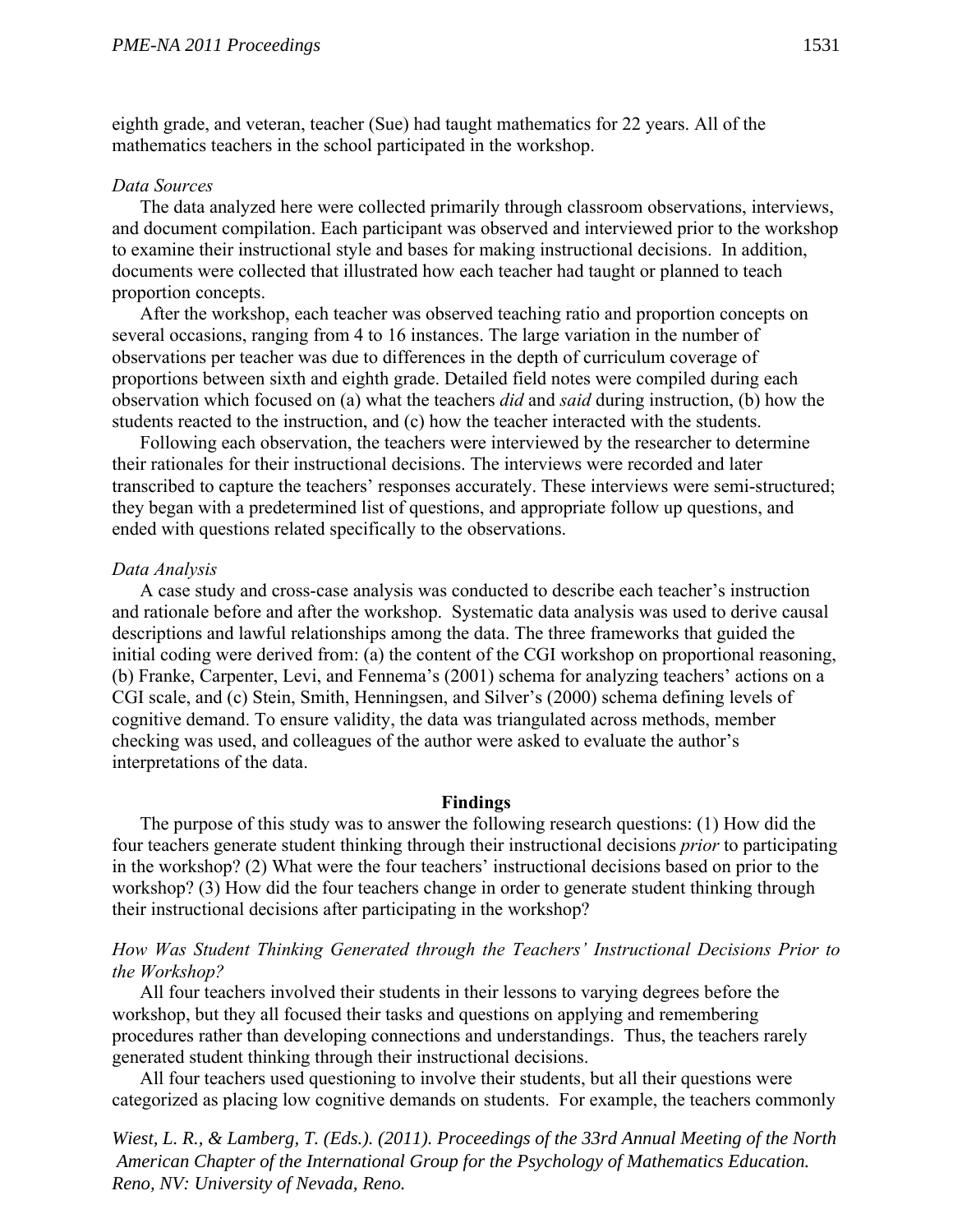asked students to: state the next step when applying a procedure, give an answer, or perform a computation. Two teachers were observed presenting a task with a high-level of cognitive demand, but their treatment of the task had the effects of lowering the cognitive demand. For example, one teacher had "tricky" problems, which were different than those the students had seen before, at the end of a worksheet. Those tasks were initially categorized as high-level tasks because the students need to form connections or "do mathematics" (Stein et al., 2000). However, the teacher immediately pointed out the tasks as "tricky" and prescribed another procedure for solving them, ultimately lowering the demands of the tasks to "procedures without connections".

#### *What Were the Four Teachers' Instructional Decisions Based on Prior to the Workshop?*

*Sources*. Prior to the workshop, the novice teachers relied on others for the majority of their lesson ideas: two teachers almost exclusively relied on their textbook while the other relied on worksheets and materials provided by colleagues. Unlike the novice teachers, the veteran teacher was not entirely dependent on other sources for lesson ideas.

The novice teachers lacked confidence in their ability to plan appropriate lessons to meet the Virginia Standard of Learning (SOL) objectives, which likely stemmed from their lack of experience teaching mathematics and their unfamiliarity with the content and pedagogical techniques for teaching. One teacher exclusively used the materials that came with the textbook. The role of the textbook was also significant for the veteran teacher. However, she created her own example problems to relate the new concepts to her students' background knowledge and to be relevant to their lives.

*Rationales.* All four teachers followed the general sequencing determined by their pacing guides or the textbook, but the three novice teachers did so blindly. The three novice teachers did not have an overview of the general sequencing of their courses, indicating that no consideration was given to the order in which they introduced different mathematics topics. One admitted that she planned her lessons one day or one week at a time and followed the pacing guide. When I asked her how she typically planned her lessons, she replied, "Day-by-day. We have our planning guides, they are really helpful. It tells you day-by-day exactly what they need to know."

All four teachers' planning decisions regarding which types of tasks to include in their lessons, as well as how to sequence them, were influenced largely by what appeared in their lesson planning sources and by their goal to have students memorize and master procedures to prepare for state-mandated testing. However, the veteran teacher referenced what her students knew or where they were in their development of understandings when describing her reasons for her instructional decisions, while the other teachers did not.

## *How did the Four Teachers Change in order to Generate Student Thinking Through Their Instructional Decisions after Participating in the Workshop?*

*Student involvement and questioning.* All four teachers changed, to varying degrees, to encourage more individual high-level thinking from their students. They did so by asking students to solve problems rather than exercises exclusively and by asking high-level questions in addition to low-level questions. They all asked more questions and used more tasks that I categorized as requiring high-levels of cognitive demand; unlike prior to the workshop, when all four teachers posed only low-level questions and tasks. All four teachers allowed their students to solve problems without any prior instruction on how to do so, but Abby and Bob always presented procedures after students were given the opportunity to solve the problems on their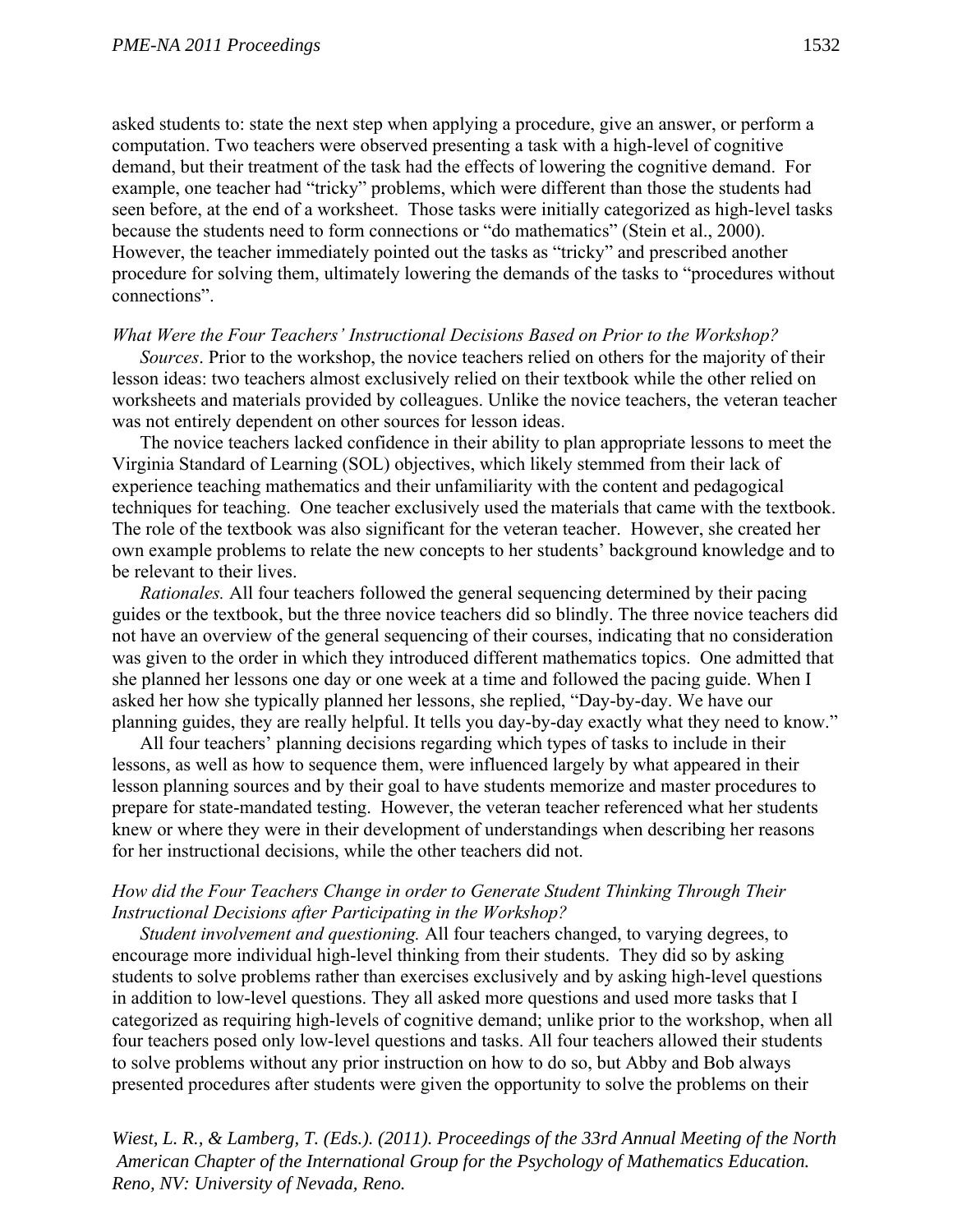own. Prior to the workshop, none of the teachers allowed their students to solve problems without prior instruction.

*Sources.* The sources that Sue, the veteran teacher, and Bob used for lesson ideas only changed minimally, while the sources the other two teachers used changed more substantially. The novice teachers all still relied on the pacing guide to determine their overall instructional sequence of topics, while the veteran teacher was observed referring to the textbook for the general sequence of topics.

Immediately after the workshop, Julie became less reliant on the textbook materials. She began creating her own warm-up exercises to meet her instructional goals and to highlight her students' relevant background knowledge. Although she initially depended on the textbook to provide her with appropriately sequenced problems, she chose which problems to include in her lessons. In her second time teaching proportion concepts, after moving to the seventh grade, she relied even less on the textbook. Instead, she used what she learned in the workshop, together with problems from a SOL Test Bank, to plan her lessons.

In Abby's case, there was a substantial change in her planning sources. She crafted her own problems for worksheets on proportions, percents, and cross multiplication where before she only used worksheets others had created.

Similar to before the workshop, all the novice teachers said that the overall sequencing of their lessons was determined by the outlined sequence and timing given in their pacing guides. They did not seem to have an overview of the topics and sequence of their courses. They planned their lessons on a weekly basis, often without looking ahead in their pacing guides. There were occasions when they could not tell me what was coming up next or generally when they would be teaching a specific topic.

*Rationales.* After the workshop, three of the teachers expressed that they had sequenced tasks in order to further their students' development. Of these three teachers, the increase in Julie's attention to the sequencing of the tasks used was the most profound. The fourth teacher, Bob, generally articulated no particular reason for the sequences of tasks he was observed presenting, besides following the sequence in the textbook. However, all four gave some consideration to the numerical structure of the tasks.

*Changes in the teachers' levels on the CGI scale.* All the teachers increased at least one level according to Franke and colleague's (2001) CGI schema indicating that their instruction was more cognitively guided, after the workshop.

Julie had the most significant changes in her instruction and beliefs, from Level 1 to Level 3 or Level 4A. In Franke and colleague's (2001) schema, Level 1 corresponds to instruction that is not cognitively guided and Level 4B corresponds to instruction that is completely cognitively guided. Julie was at Level 1, prior to the workshop, for several reasons. First, she believed that her students were not capable of solving problems without the help of delineated procedures or their textbooks. During my observation, she did not allow her students to figure out how to solve problems on their own and from her description of her standard lesson plan, it was clear that Julie did not allow her students to invent their own strategies for solving problems. In fact, she never posed a "problem," instead she used tasks where procedures were given or exercises that were similar to previously solved tasks. Like the tasks Julie used prior to the workshop, the questions she asked her students required low-level cognitive demands of students; she did not ask them about their thinking.

After participating in the workshop, Julie satisfied all of the characteristics of a teacher at Level 3. First, while there was no change in Julie's expressed beliefs about how students learn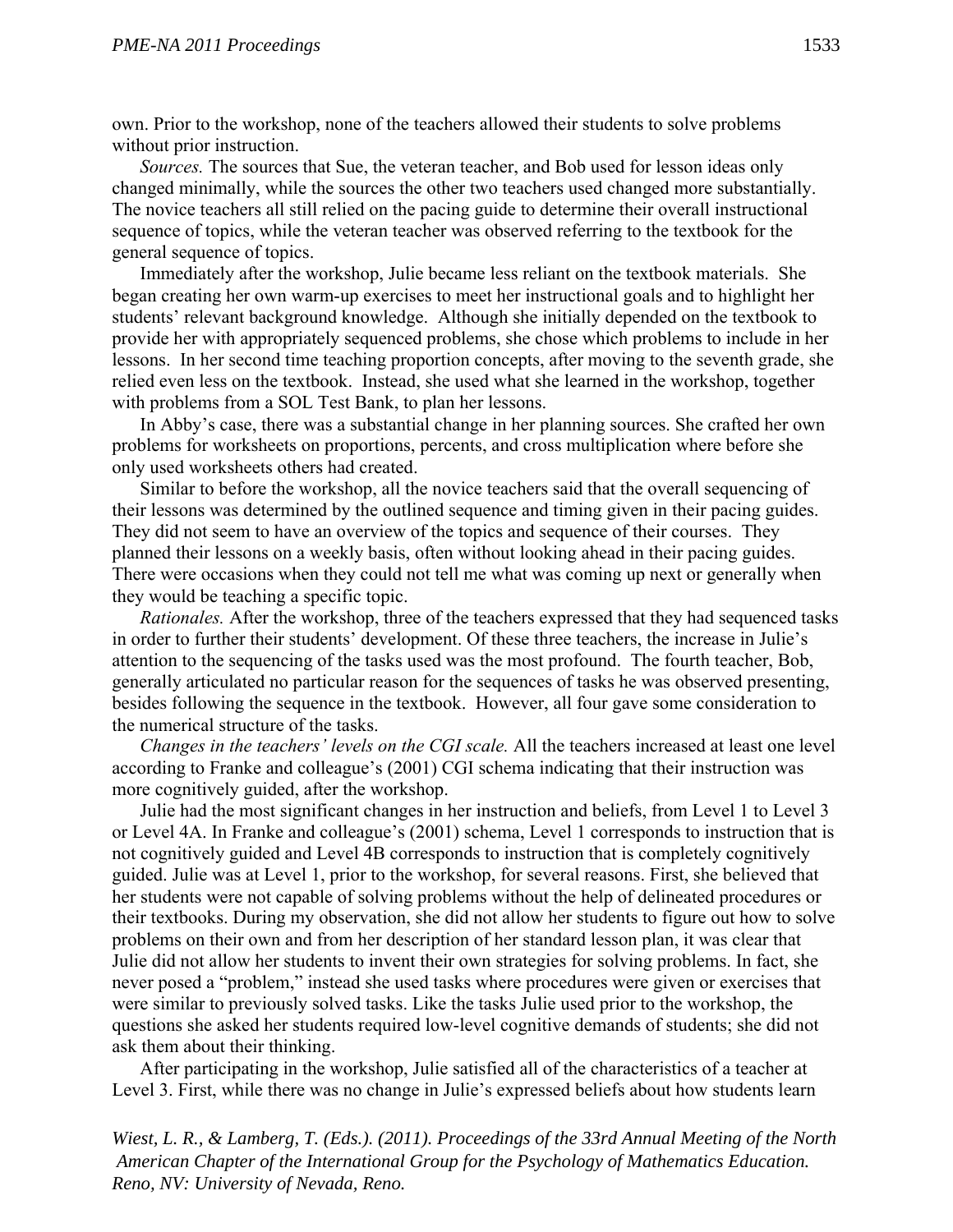mathematics best, her teaching style changed to corroborate these beliefs. In both instances she indicated that discovery was the best method for learning and that teachers should always allow their students to solve problems, but Julie commented that she learned how to teach in this way through the workshop. Post workshop, Julie *never* taught a procedure before allowing her students to discover their own ways first; in fact, in most cases she avoided teaching procedures all together.

Second, after the workshop, Julie encouraged her students to solve problems in different ways. She asked, "Did anyone do it differently?" so frequently that her students began to volunteer to share alternative approaches. Third, Julie used a variety of different types of problems after the workshop. She attempted to teach in a developmentally appropriate way by creating progressions of problems according to their difficulty levels or the strategies they were likely to elicit from her students. For instance, one of her lessons on proportions progressed from problems involving an integer factor of change to problems without integer factors of change and with large numbers, to encourage her students to first develop a factor of change strategy and then advance to cross multiplication (CM). She said, "I deliberately gave them a problem where factoring was going to blow their minds so that they would be forced into the other [developing CM]." She explained that she "wanted to lead them [her students] into discovering CM or needing the CM algorithm."

Fourth, Julie expected her students to share their thinking with the class, after the workshop. *Before* the workshop, the only questions Julie was observed asking had low-level demands, but *after* the workshop Julie also asked questions with high-level demands. In fact, as more time passed after the conclusion of the workshop, Julie asked more and more questions placing highlevel demands on students. Immediately after the workshop, Julie asked her students to share their solution strategies with the class, but she focused more on the processes than on her students' reasons for their actions or why their strategies worked. Over time she asked more questions about her students' thinking, such as, "Why does this work?" or "Why did you put the numbers there [within a proportion]?" Julie's eighth-grade students really responded well to their new responsibilities involving solving problems and sharing their thinking. One of her students went to the board and announced, "All eyes on me. Ok…" and then she proceeded to explain her solution process. This was a drastic change; before the workshop, Julie's students were far more disruptive than participatory. Julie noticed this too and she attributed the change in her students to requiring them to *think*:

Yeah ever since I switched it [switched her teaching to problem based rather than read in the book and fill in the blanks], he has been into it. Because he is using his mind. And you know, S [another student] did too [got into the lesson].

For these reasons, Julie was at least at Level 3 on the CGI scale after the workshop. But Julie also possessed some of the characteristics of a teacher at Level 4A. Julie may have been in transition to this level. She focused her lessons around problem solving. The majority of the tasks Julie posed were word problems after the workshop. She always asked her students to solve problems in their own ways and to share their approaches with her class. As I mentioned earlier, she based her instructional decisions on her students thinking, attempting to push them further along in their development of understandings. There was also at least one instance when she based an instructional decision during class on her students' thinking. This instance was when one of her students explained that he was writing percent proportions in the order in which the values appeared in the problem. In response, Julie posed a problem where this students' misconception would be highlighted. Later she explained to me, "They wrote it [a student said,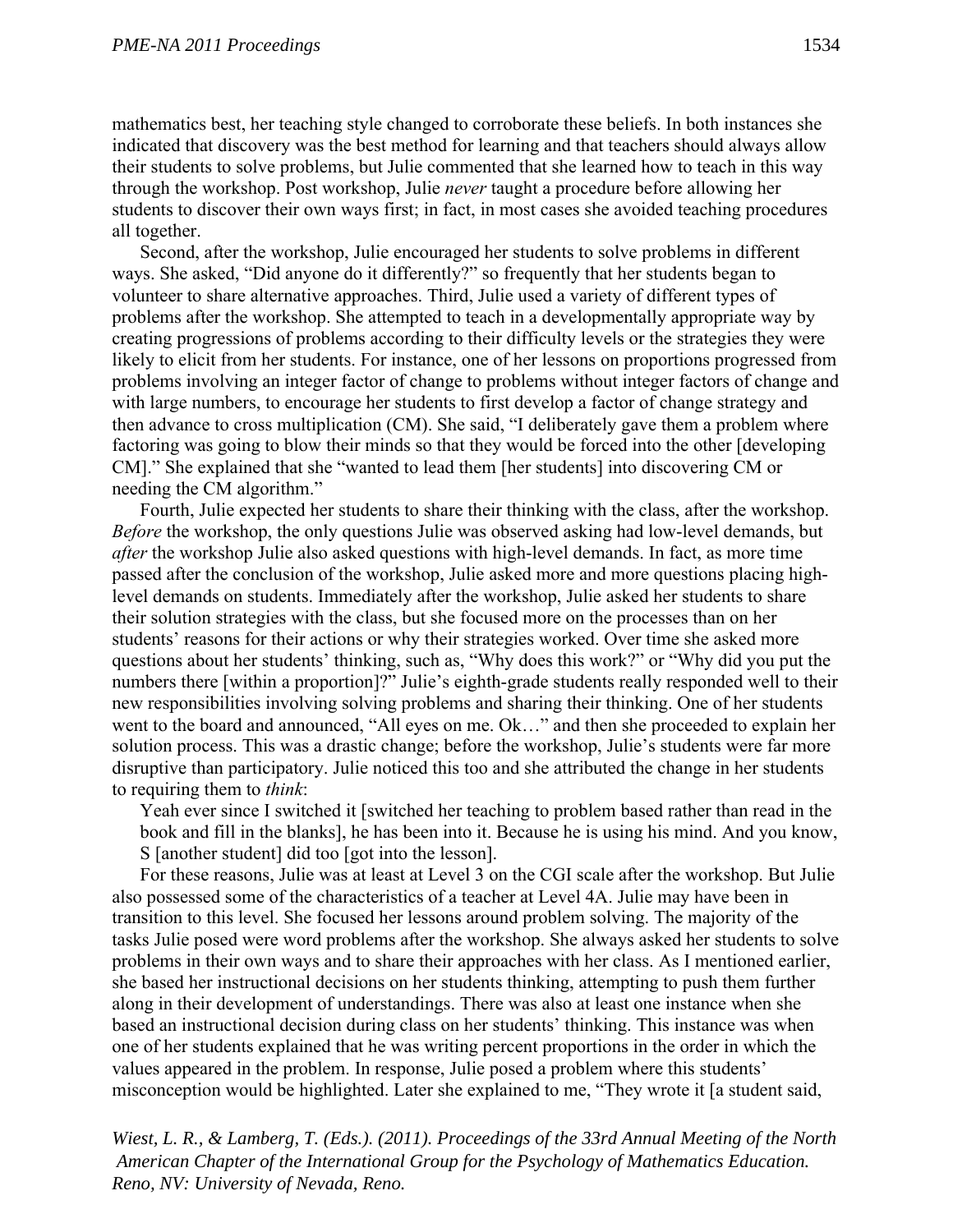'It has to go 78 over 58 because it is 78% of 58'] and I thought I have to use the other [another] problem to show that it may not go in order."

Sue changed her instruction from Level 2 to Level 3. Prior to the workshop, Sue was at Level 2 for several reasons. Unlike the other teachers, Sue occasionally asked her students to solve problems on their own and repeatedly stressed the importance of relating new knowledge to students' background knowledge (e.g. "If they can tie it to something that they have learned previously, it tends to stick a lot better."). She also described being open to a variety of approaches to solving problems, which was characteristic of a teacher at Level 2. However, that behavior was not observed through her teaching. Because she showed her students how to solve problems with her anticipatory set, note-taking guides, and approach to dealing with students' difficulties, Sue was not at Level 3 prior to the workshop.

After the workshop, Sue's instruction changed in several ways to become more cognitively guided. The following changes led to a Level 3 characterization: (a) Unlike before, Sue allowed her students to solve problems in their own ways without first asking them to read about procedures for solving similar problems. (b) When her students had trouble figuring out a way to solve a novel problem, Sue posed questions to help them discover a solution strategy. She did not resort to dictating a strategy, like she did prior to the workshop. (c) She demonstrated the openness to a variety of strategies that she expressed previously. Her students also perceived her receptivity to different approaches; During one of my observations, Sue asked her students, "Do you have to do it that way?" and one student replied in a mimicking tone, "No, whichever way works for you." (d) Sue asked questions placing higher-level cognitive demands on her students, such as, "Why can we do that?" or "What is another way you could do this?" These types of questions encouraged her students to discuss their thinking, as well as develop connections and understandings.

Both Abby and Bob progressed from Level 1 to Level 2. Prior to the workshop, neither teacher allowed their students to solve problems on their own. Instead, they demonstrated how to solve problems and then asked their students to solve similar exercises. For this reason, it appears that they did not believe that their students were capable of figuring out their own ways to solve problems.

Both teachers were not observed posing questions or tasks that placed high-level demands on their students prior to the workshop. Actually, Abby and Bob used tasks and questions that could have been deemed high-level, but their treatment of them had the effect of lowering the tasks' cognitive demands. Neither Abby nor Bob asked their students about their thinking.

After the workshop, both teachers progressed to Level 2 on the CGI scale. They occasionally allowed their students to solve problems on their own, which they did not do previously. However, they both always taught procedures for solving problems after their students had been given a chance to solve them on their own. Bob recognized that there were a variety of proportion problem types and that those types can have an effect on students' thinking. He varied the types of problems he included on his proportion assessment and spoke about his decision being influenced by the fact that different numerical structures would encourage different strategies. Abby also considered different problem types and varied the numerical structures and contexts she chose to include in her lessons. However, she only allowed her students to use a factor of change or CM strategy. Additionally, both teachers elicited more thinking from their students after the workshop and asked some questions with high-levels of cognitive demand. Abby and Bob were not at Level 3 due to the fact that neither teacher freely allowed their students to solve problems in their own ways.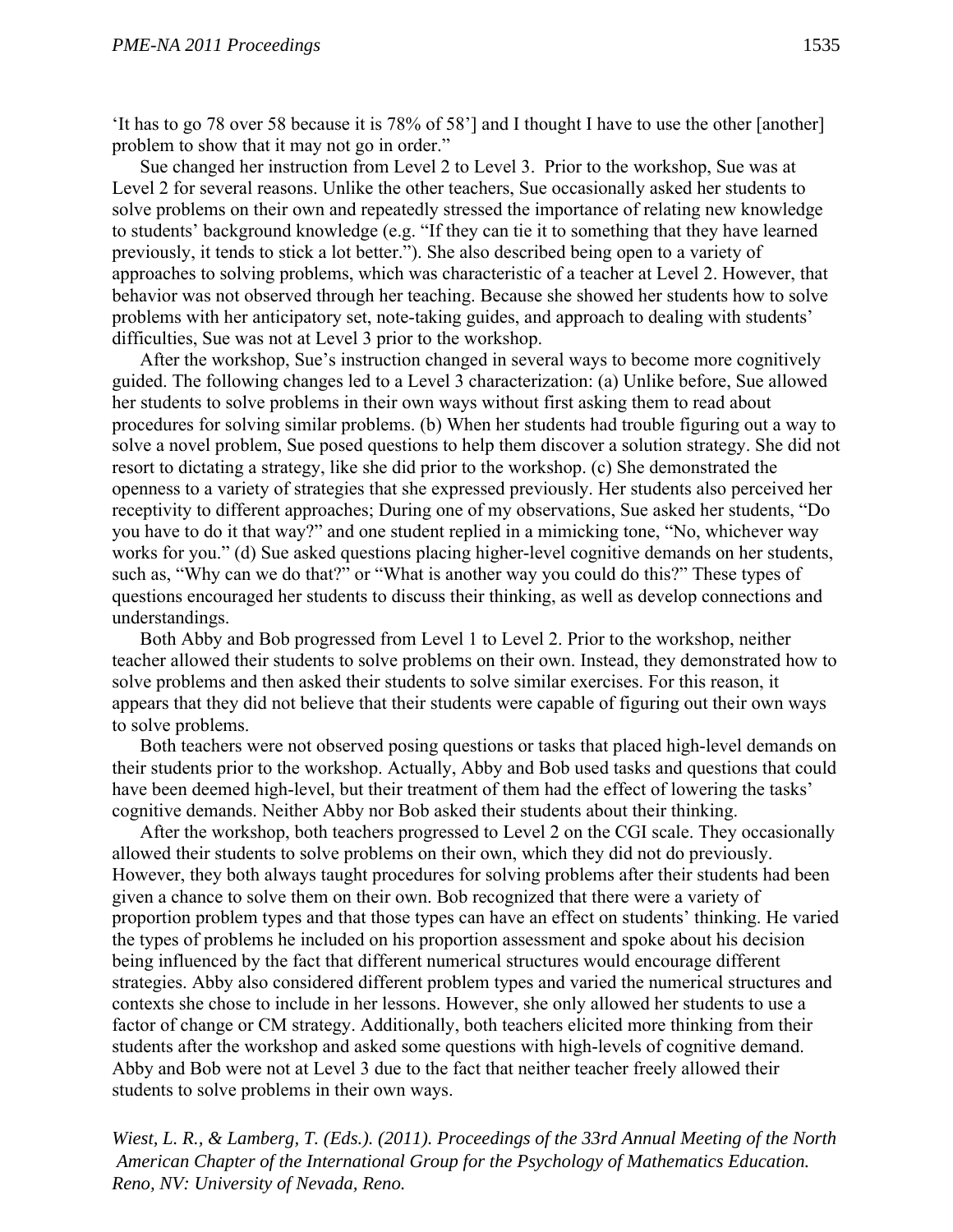## **Conclusions**

A content specific professional development program, regardless of content or grade-level, can lead to positive changes in teachers' instruction to become more cognitively guided. Although this workshop intervention was brief, all four teachers changed their instruction to become more cognitively guided afterwards. It is reasonable to assume that a longer professional development opportunity may have lead to greater positive changes in instruction.

### **References**

- Bezuk, N. (1988). Effects of the numeric ratio on strategies used by preservice and inservice elementary teachers on proportional reasoning word problems. *Proceedings of the 10<sup>th</sup> Annual Meeting of the North American Chapter of the International Group for the Psychology of Mathematics Education*, Dekalb, IL, 72-78.
- Carpenter, T. P., & Fennema, E. (1991). Research and cognitively guided instruction. In E. Fennema, T. Carpenter, & S. Lamon (Eds.), *Integrating research on teaching and learning mathematics* (pp. 1-16). New York: State University of New York Press.
- Carpenter, T. P., Fennema, E., Peterson, P. L., Chiang, C., & Loef, M. (1989). Using knowledge of children's mathematical thinking in classroom teaching. *American Educational Research Journal, 19*, 499-531.
- Conner, G., Harel, G., & Behr, M. (1988). The effect of structural variables on the level of difficulty of missing value proportion problems. *Proceedings of the 10th Annual Meeting of the North American Chapter of the International Group for the Psychology of Mathematics Education*, Dekalb, Illinois, 65-71.
- Donovan, M. S., & Bransford, J. D. (Eds.). (2005). *How students learn: Mathematics in the classroom* (pp. 1-26). Washington, DC: National Academic Press.
- Franke, M. L., Carpenter, T. P., Levi, L., & Fennema, E. (2001). Capturing teachers' generative change: A follow-up study of professional development in mathematics. *American Educational Research Journal, 38*(3), 653-689.
- Franke, M. L., Fennema, E., & Carpenter, T. P. (1997). Changing teachers: Interactions between beliefs and classroom practice. In E. Fennema & B. Nelson (Eds.), *Mathematics in Transition* (pp. 255-282). Mahwah, New Jersey: Lawrence Erlbaum Associates.
- Hines, E., & McMahon, M. T. (2005). Interpreting middle school students' proportional reasoning strategies: Observations from preservice teachers. *School Science and Mathematics, 105*(2), 88-105.
- Karplus, R., Pulos, S., & Stage, E. K. (1983). Proportional reasoning of early adolescence. In R. Lesh & M. Landau (Eds.), *Acquisition of mathematics concepts and processes* (pp. 45-90). New York: Academic Press.
- Langrall, C. W., & Swafford, J. O. (2000). Three balloons for two dollars: Developing proportional reasoning. *Mathematics Teaching in the Middle School, 6*(4), 254-261.
- Lesh, R., Behr, M., & Post, T. (1987). Rational number relations and proportions. In C. Janiver (Ed.), *Problems of representations in the teaching and learning of mathematics* (pp. 41-58). Hillsdale, NJ: Lawrence Erlbaum.
- Misailidou, C., & Williams, J. (2003). Diagnostic assessment of children's proportional reasoning. *Journal of Mathematical Behavior, 22*, 335-368.
- National Council of Teachers of Mathematics. (2000). *Principles and standards for school mathematics.* Reston, VA: NCTM.
- Noelting, G. (1980a). The development of proportional reasoning and the ratio concept: Problem structure at successive stages: Problem-solving strategies and the mechanism of adaptive